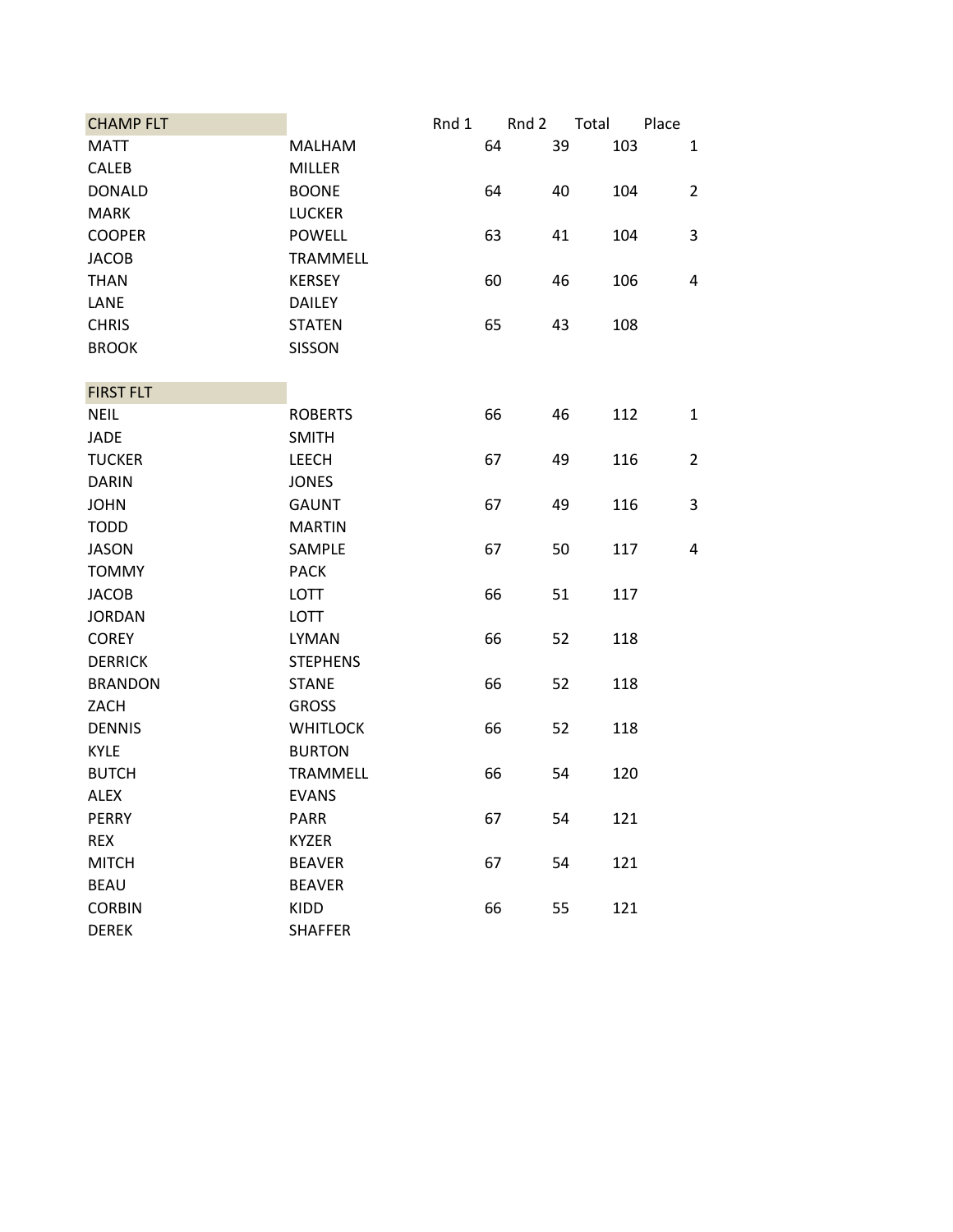| <b>SECOND FLT</b> |                  |    |    |     |                |
|-------------------|------------------|----|----|-----|----------------|
| CAL               | <b>FREENEY</b>   | 69 | 61 | 130 | $\mathbf{1}$   |
| <b>KIRK</b>       | <b>FREENEY</b>   |    |    |     |                |
| <b>KRIS</b>       | <b>WEAVER</b>    | 68 | 62 | 130 | $\overline{2}$ |
| <b>HANK</b>       | <b>WEAVER</b>    |    |    |     |                |
| <b>MIKE</b>       | <b>EMERSON</b>   | 68 | 64 | 132 | 3              |
| <b>ROB</b>        | <b>WALTERS</b>   |    |    |     |                |
| <b>WAYNE</b>      | <b>RATHBUN</b>   | 69 | 63 | 132 | 4              |
| ZACH              | <b>RATHBUN</b>   |    |    |     |                |
| <b>ROB</b>        | <b>YORK</b>      | 69 | 64 | 133 |                |
| <b>SCOTTY</b>     | <b>STACKS</b>    |    |    |     |                |
| <b>JOHN</b>       | <b>ARMSTRONG</b> | 69 | 65 | 134 |                |
| <b>WILL</b>       | <b>ARMSTRONG</b> |    |    |     |                |
| <b>CRAIG</b>      | <b>IRSCH</b>     | 69 | 65 | 134 |                |
| <b>GREG</b>       | <b>MARS</b>      |    |    |     |                |
| <b>TOMMY</b>      | <b>HEFFNER</b>   | 68 | 66 | 134 |                |
| <b>STAN</b>       | <b>BEAVER</b>    |    |    |     |                |
| <b>BRAYDEN</b>    | <b>ROBERTS</b>   | 69 | 65 | 134 |                |
| <b>RHETT</b>      | <b>HEALEA</b>    |    |    |     |                |
| <b>BRIAN</b>      | <b>MILLER</b>    | 68 | 68 | 136 |                |
| <b>GRANT</b>      | <b>JORDAN</b>    |    |    |     |                |
|                   |                  |    |    |     |                |
| THIRD FLT         |                  |    |    |     |                |
| <b>CARY</b>       | <b>CRAIN</b>     | 72 | 65 | 137 | $\mathbf{1}$   |
| <b>ROB</b>        | <b>MCCOLLUM</b>  |    |    |     |                |
| <b>MARK</b>       | <b>CROWDER</b>   | 72 | 67 | 139 | $\overline{2}$ |
| <b>STEVE</b>      | <b>CROWDER</b>   |    |    |     |                |
| <b>DAVID</b>      | <b>JARNAGIN</b>  | 72 | 69 | 141 | 3              |
| <b>EVAN</b>       | <b>TONNESSEN</b> |    |    |     |                |
| <b>MARK</b>       | <b>HOBSON</b>    | 72 | 69 | 141 | 4              |
| <b>MIKE</b>       | <b>ERVIN</b>     |    |    |     |                |
| <b>RYAN</b>       | MAXWELL          | 70 | 73 | 143 |                |
| <b>BRIT</b>       | <b>GOODSEN</b>   |    |    |     |                |
| <b>CHRIS</b>      | <b>BEAVERT</b>   | 70 | 74 | 144 |                |
| <b>ROGER</b>      | <b>TONNESSEN</b> |    |    |     |                |
| RANDY             | <b>PATTERSON</b> | 72 | 73 | 145 |                |
| <b>MARTY</b>      | <b>CAVIN</b>     |    |    |     |                |
| <b>LOGAN</b>      | ASHABRANNER      | 72 | 74 | 146 |                |
| <b>BRENT</b>      | <b>FREEMAN</b>   |    |    |     |                |
| <b>CASEY</b>      | <b>CARLISLE</b>  | 72 | 75 | 147 |                |
| <b>DAVID</b>      | <b>GATES</b>     |    |    |     |                |
| <b>DAVID</b>      | <b>HEALEA</b>    | 71 | 78 | 149 |                |
| <b>MATT</b>       | <b>TAYLOR</b>    |    |    |     |                |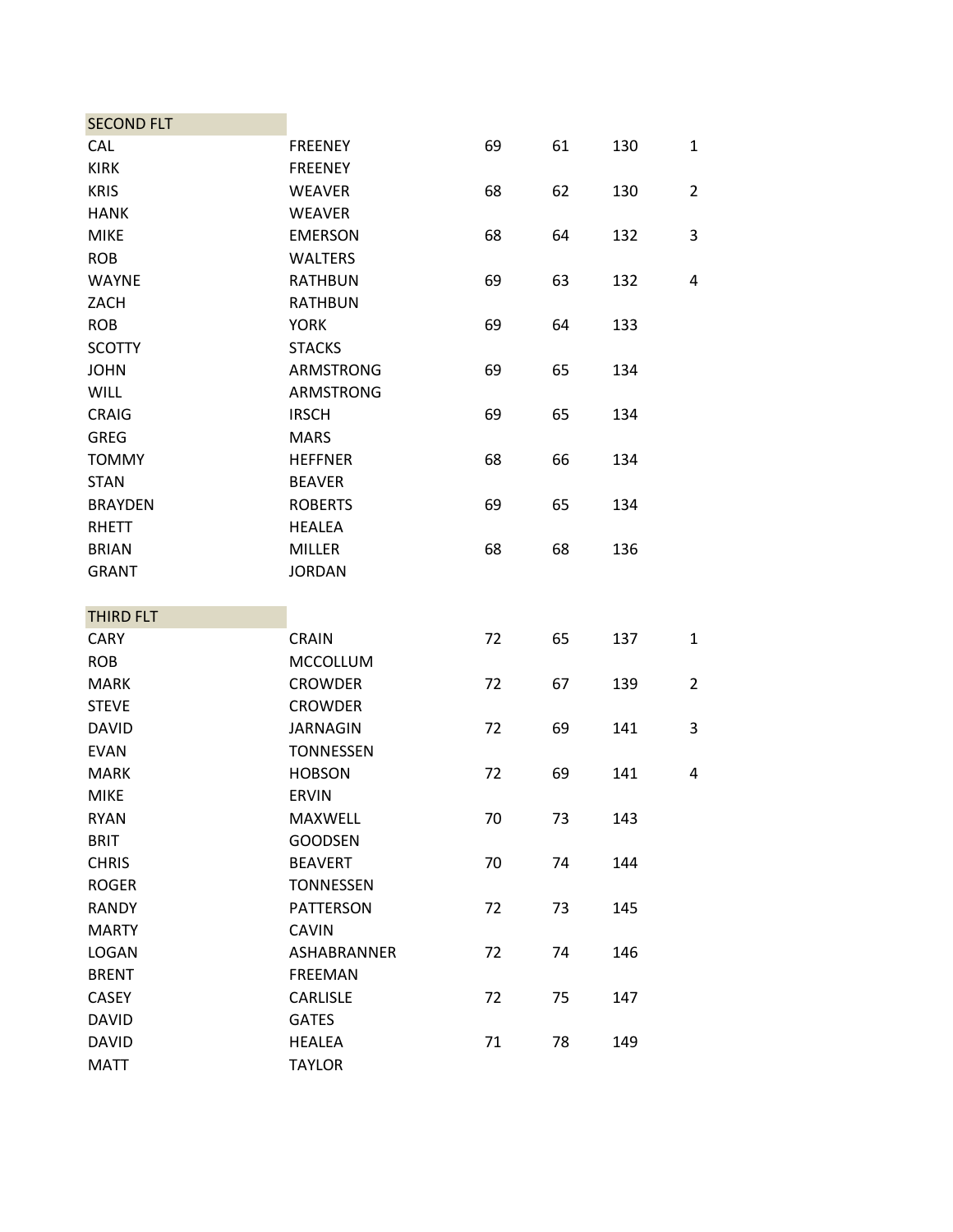| <b>FOURTH FLT</b> |                   |    |    |     |                |
|-------------------|-------------------|----|----|-----|----------------|
| <b>CHICKI</b>     | <b>LOTT</b>       | 74 | 69 | 143 | $\mathbf{1}$   |
| <b>DARRIN</b>     | <b>WAYMACK</b>    |    |    |     |                |
| JD                | <b>BUFFALO</b>    | 75 | 69 | 144 | $\overline{2}$ |
| <b>GARRETT</b>    | <b>BUFFALO</b>    |    |    |     |                |
| <b>STEVE</b>      | <b>GREEN</b>      | 74 | 71 | 145 | 3              |
| <b>DALE</b>       | WEATHERMAN        |    |    |     |                |
| <b>RONNY</b>      | LOE               | 77 | 69 | 146 | 4              |
| <b>CHRIS</b>      | LACY              |    |    |     |                |
| <b>GARY</b>       | <b>FLAKE</b>      | 73 | 74 | 147 |                |
| ADAM              | <b>JONES</b>      |    |    |     |                |
| <b>CLARK</b>      | <b>KING</b>       | 74 | 73 | 147 |                |
| LANE              | <b>SMITH</b>      |    |    |     |                |
| <b>SCOTT</b>      | <b>TEDDER</b>     | 75 | 73 | 148 |                |
| <b>BARRY</b>      | <b>BROWN</b>      |    |    |     |                |
| <b>BRETT</b>      | <b>TAYLOR</b>     | 75 | 73 | 148 |                |
| <b>CHRIS</b>      | <b>COLE</b>       |    |    |     |                |
| JJ                | <b>TAYLOR</b>     | 73 | 75 | 148 |                |
| <b>JOHNNY</b>     | <b>CAMPBELL</b>   |    |    |     |                |
| <b>RANDY</b>      | <b>SKIDMORE</b>   | 74 | 75 | 149 |                |
| <b>JOE</b>        | <b>WADDLE</b>     |    |    |     |                |
| <b>ED</b>         | <b>BAILEY</b>     | 75 | 78 | 153 |                |
| <b>JEFF</b>       | <b>WILCOX</b>     |    |    |     |                |
| <b>FIFTH FLT</b>  |                   |    |    |     |                |
| <b>JOEY</b>       | <b>POTRATZ</b>    | 76 | 71 | 147 | $\mathbf{1}$   |
| <b>MATT</b>       | <b>BUNTEN</b>     |    |    |     |                |
| <b>GREG</b>       | <b>MEADOR</b>     | 77 | 70 | 147 | $\overline{2}$ |
| <b>KENNY</b>      | <b>TOBY</b>       |    |    |     |                |
| <b>GERALD</b>     | <b>BURTON</b>     | 76 | 71 | 147 | 3              |
| <b>MIKE</b>       | <b>BURTON</b>     |    |    |     |                |
| <b>MARK</b>       | <b>FINLEY</b>     | 76 | 71 | 147 | 4              |
| <b>JAMES</b>      | <b>BROWN</b>      |    |    |     |                |
| <b>RICHIE</b>     | GRAY              | 78 | 72 | 150 |                |
| <b>RANDY</b>      | <b>BLACK</b>      |    |    |     |                |
| <b>JOSH</b>       | <b>KIRTLEY</b>    | 77 | 73 | 150 |                |
| <b>GREG</b>       | <b>HARVEY</b>     |    |    |     |                |
| <b>MIKE</b>       | <b>MCLAUGHLIN</b> | 78 | 73 | 151 |                |
| <b>AARON</b>      | <b>FOUNDS</b>     |    |    |     |                |
| <b>COREY</b>      | <b>WILLIAMS</b>   | 78 | 78 | 156 |                |
| <b>KENNETH</b>    | <b>JAMES</b>      |    |    |     |                |
| <b>JORDAN</b>     | <b>HICKS</b>      | 76 | 82 | 158 |                |
| <b>BLAKE</b>      | <b>BAUGHMAN</b>   |    |    |     |                |
| LOGAN             | MCCLELLAND        | 76 | 91 | 167 |                |
| <b>GARLAND</b>    | <b>RICE</b>       |    |    |     |                |